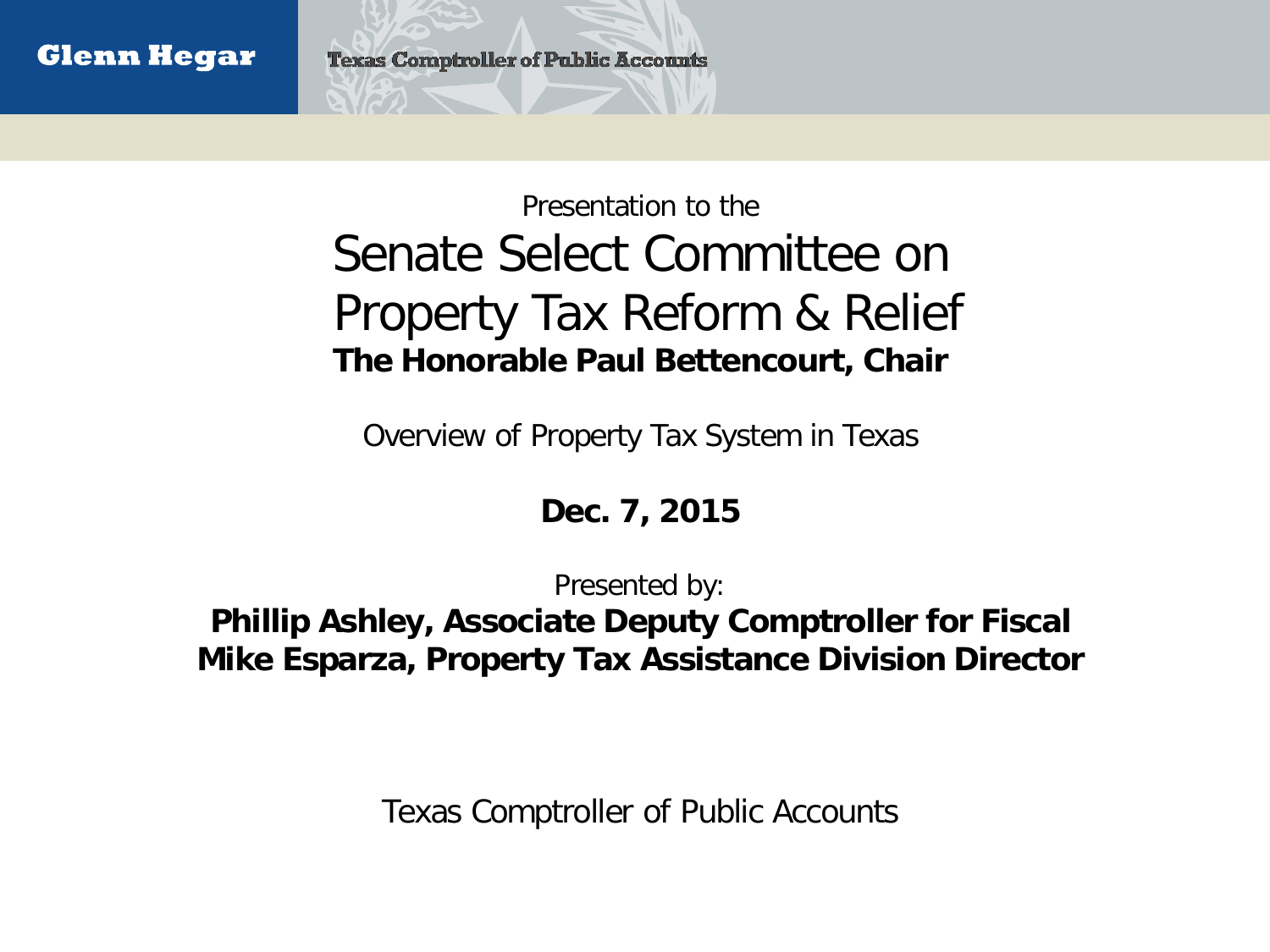#### **Glenn Hegar**

**Texas Comptroller of Public Accounts** 

### Four Phases of Property Tax



2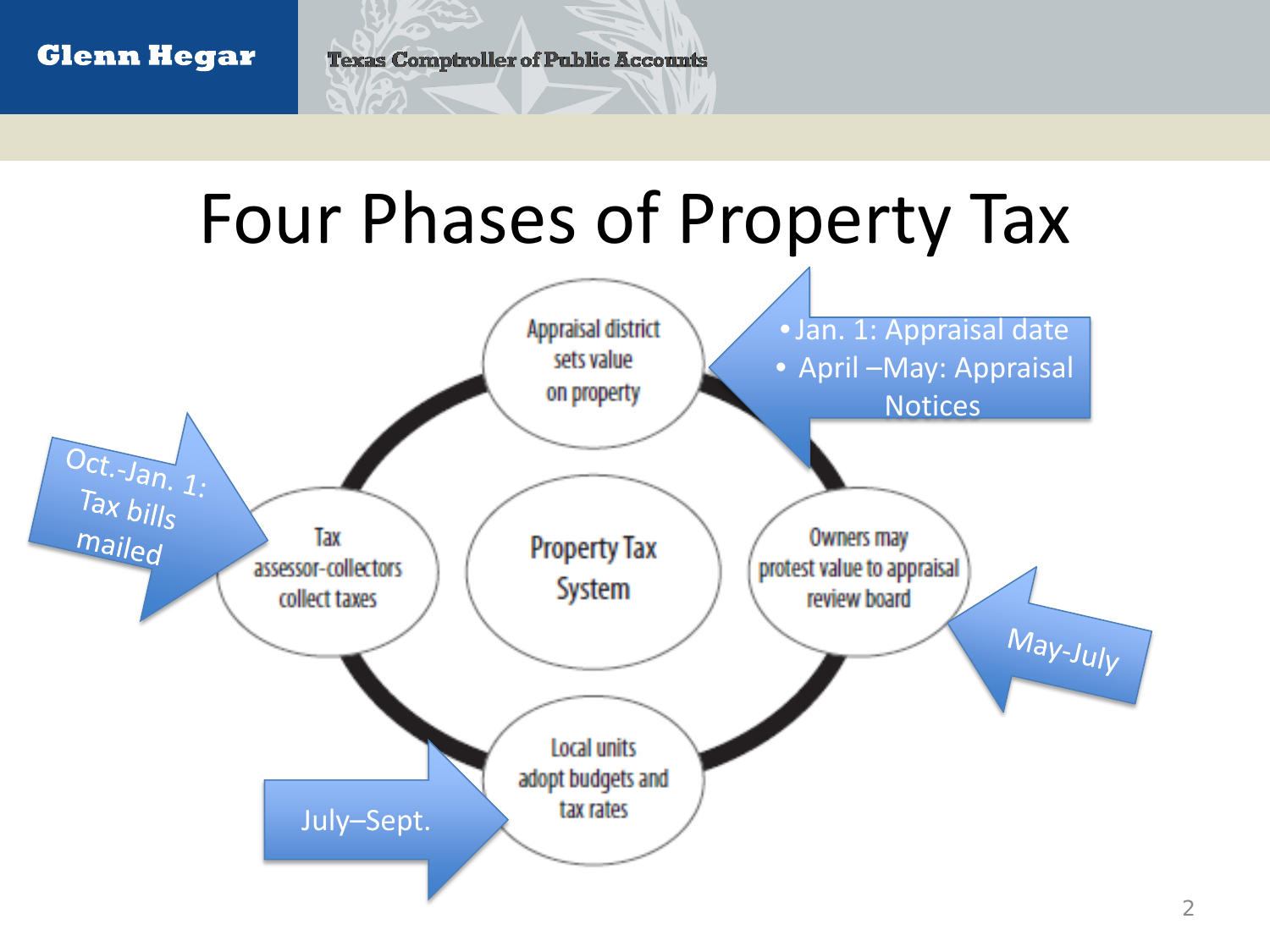## Phase One: Appraisal

- Each Texas county is served by appraisal district that determines value of all taxable property
- Taxing units that collect property taxes are represented by members of appraisal district board of directors
- Most property appraised as of January 1
- Usually appraised at market value, except special appraisal (e.g. agricultural productivity)
- Mass appraisal
- Reappraisal every three years (update property characteristics, define market areas, and updating appraisal model)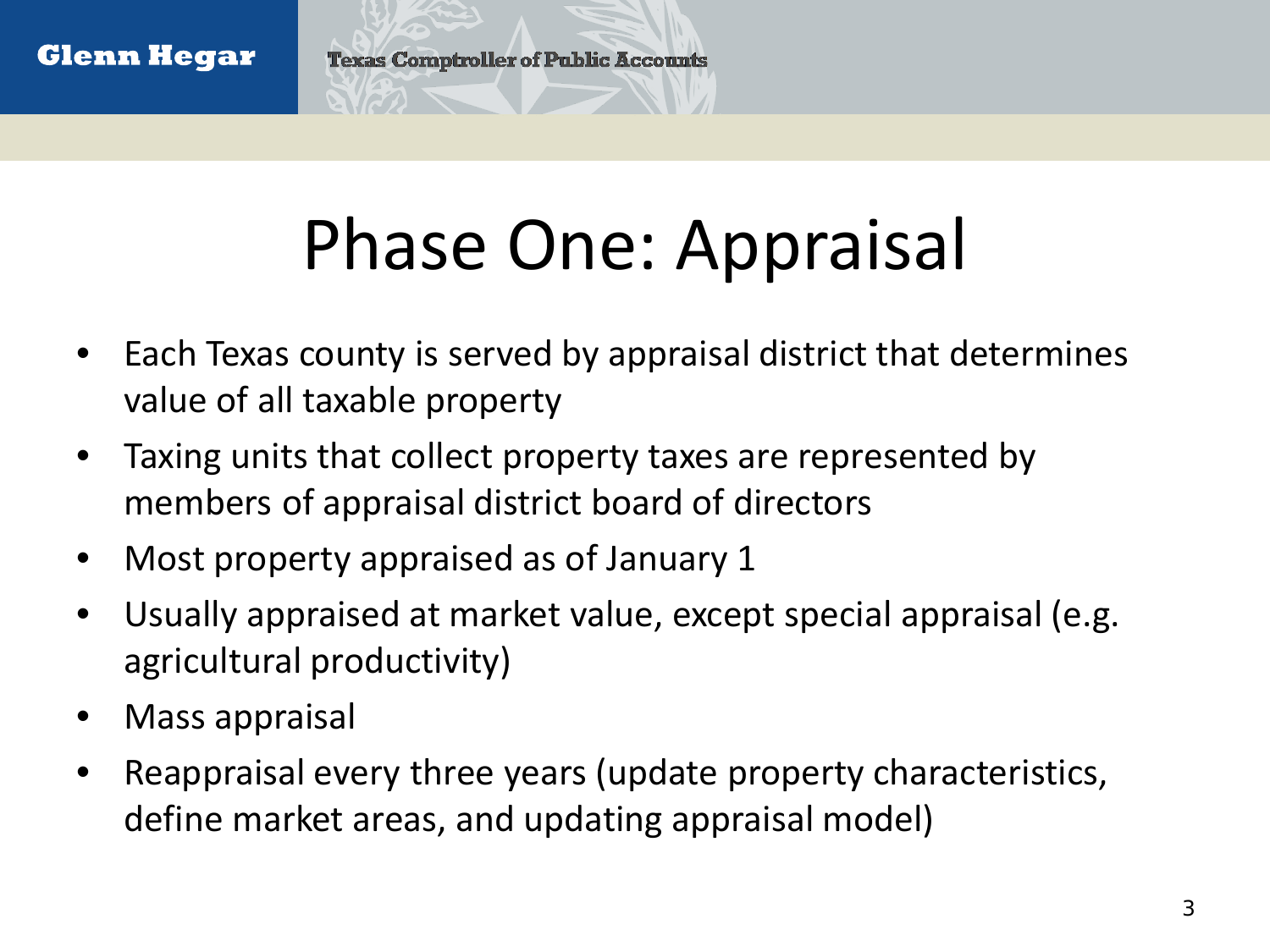### Phase One: Notice of Appraised Value

- Chief appraiser must deliver required notice to property owner of appraised value of property by April 1 if residence homestead, May 1 if other type of property, or as soon as practicable
- Notice of appraised value required when:
	- Appraised value greater than previous year;
	- Appraised value greater than value rendered by property owner;
	- Property not on appraisal roll in preceding year; or
	- Exemption approved in previous year cancelled or reduced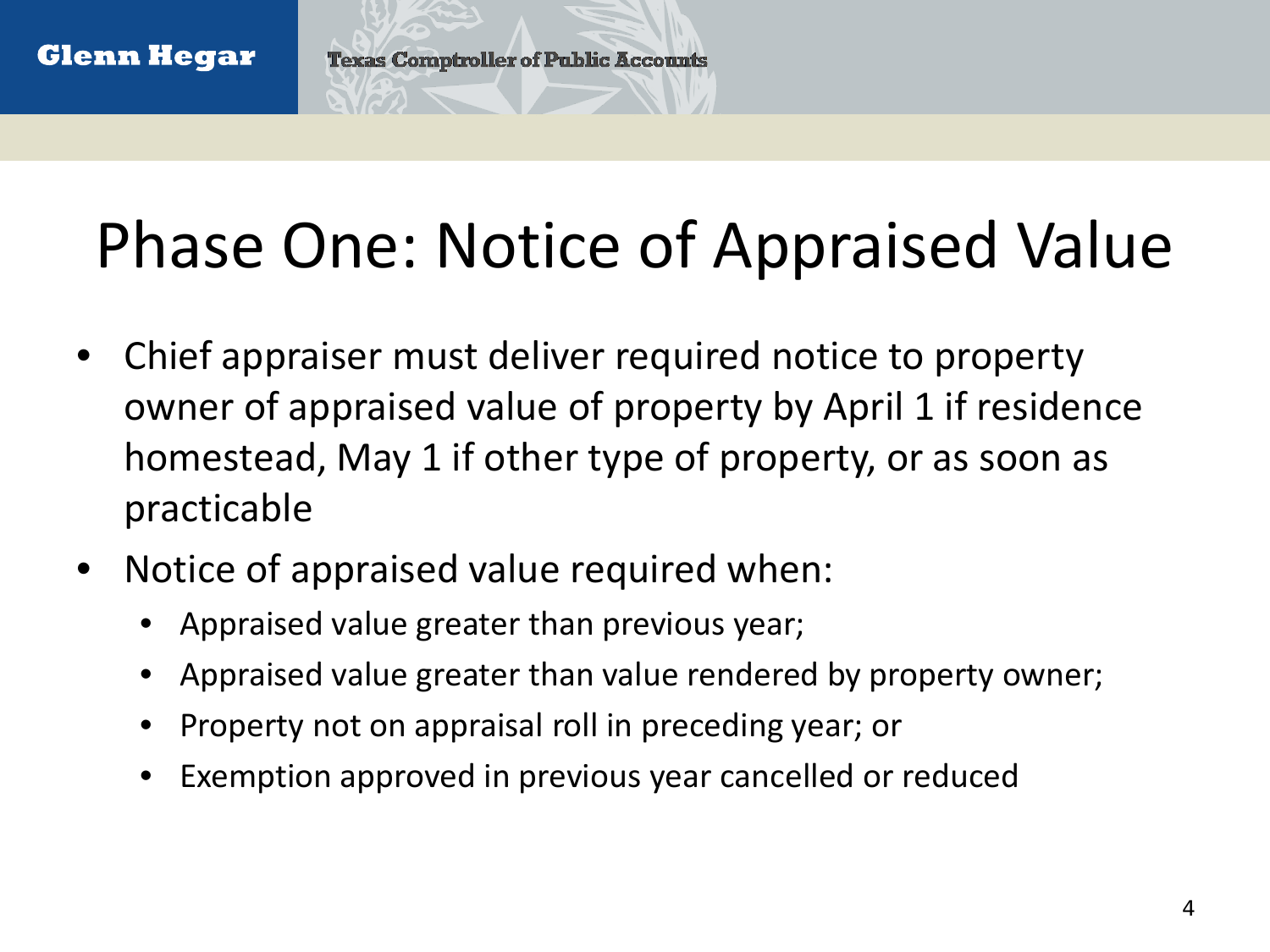### Phase One: Homestead Exemptions and Tax Ceilings

Texas offers a number of homestead exemptions:

- Exemption from school district taxation of \$25,000 of appraised value
- If disabled or age 65 or older entitled to homestead exemption from school district taxation of additional \$10,000 of appraised value
- Exemptions for disabled veterans and surviving spouses
- Local option exemption of up to 20 percent of homestead value

Tax Ceiling

- If qualified for age 65 or older or disabled homestead exemption, taxpayer may qualify for tax ceiling on school district taxes
- Tax ceiling is set at amount paid in the year property owner qualifies for age 65 or disabled exemption
- A county, city or junior college district may adopt tax ceiling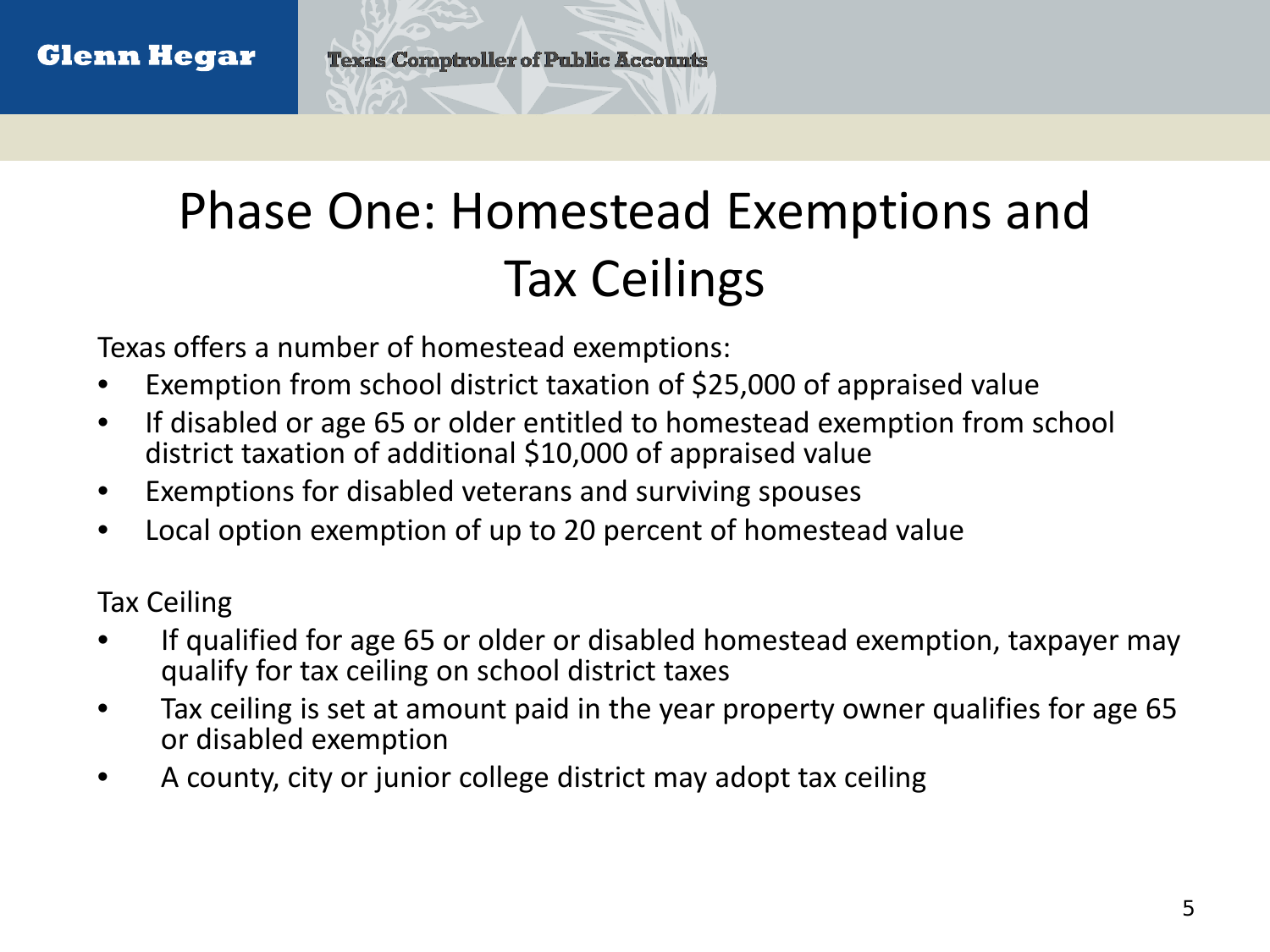### Phase Two: Protest before Appraisal Review Board (ARB)

- Generally deadline for filing protest is April 30 for residence homesteads and May 31 for all other property
- An ARB is board of local citizens that hears disagreements between property owners and appraisal district
- ARBs generally begin hearing protests in May and must complete most hearings by July 20
- Most appraisal districts offer opportunities to resolve protest prior to formal hearing
- Generally chief appraiser has burden of establishing a property's value by a preponderance of the evidence for market and appraised value and unequal appraisal protests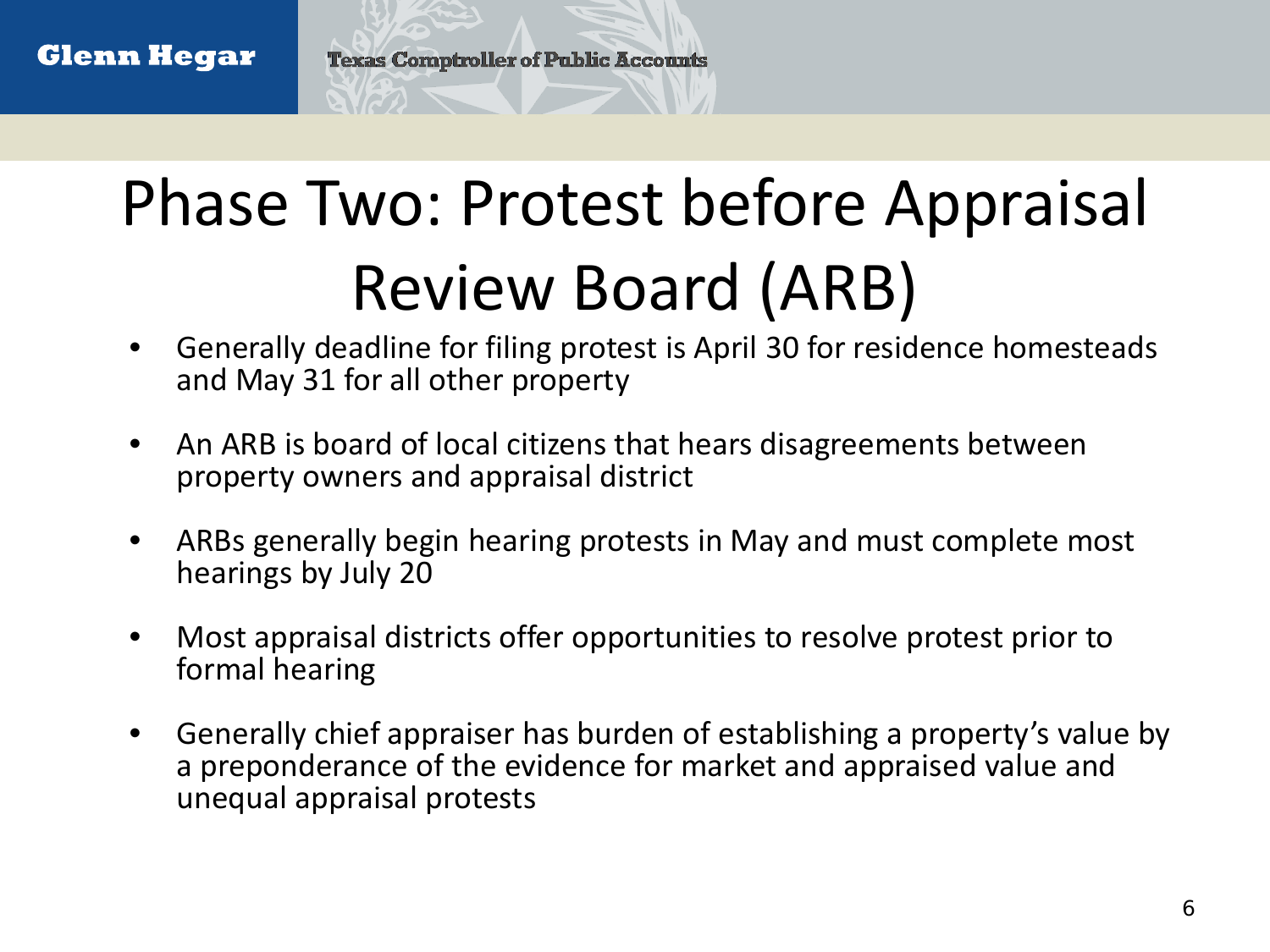# Phase Two: Appealing ARB Order

- Once ARB rules on protest, it sends written order to property owner.
- If property owner dissatisfied, property owner can:
	- 1. File suit within 60 days in district court
	- 2. Appeal within 45 days through binding arbitration if property is residence homestead or property with appraised value of \$3 million or less
	- 3. Appeal within 30 days to State Office of Administrative Hearings (SOAH) for properties over \$1 million (except for industrial)
- Property owner required to make conditional payment of taxes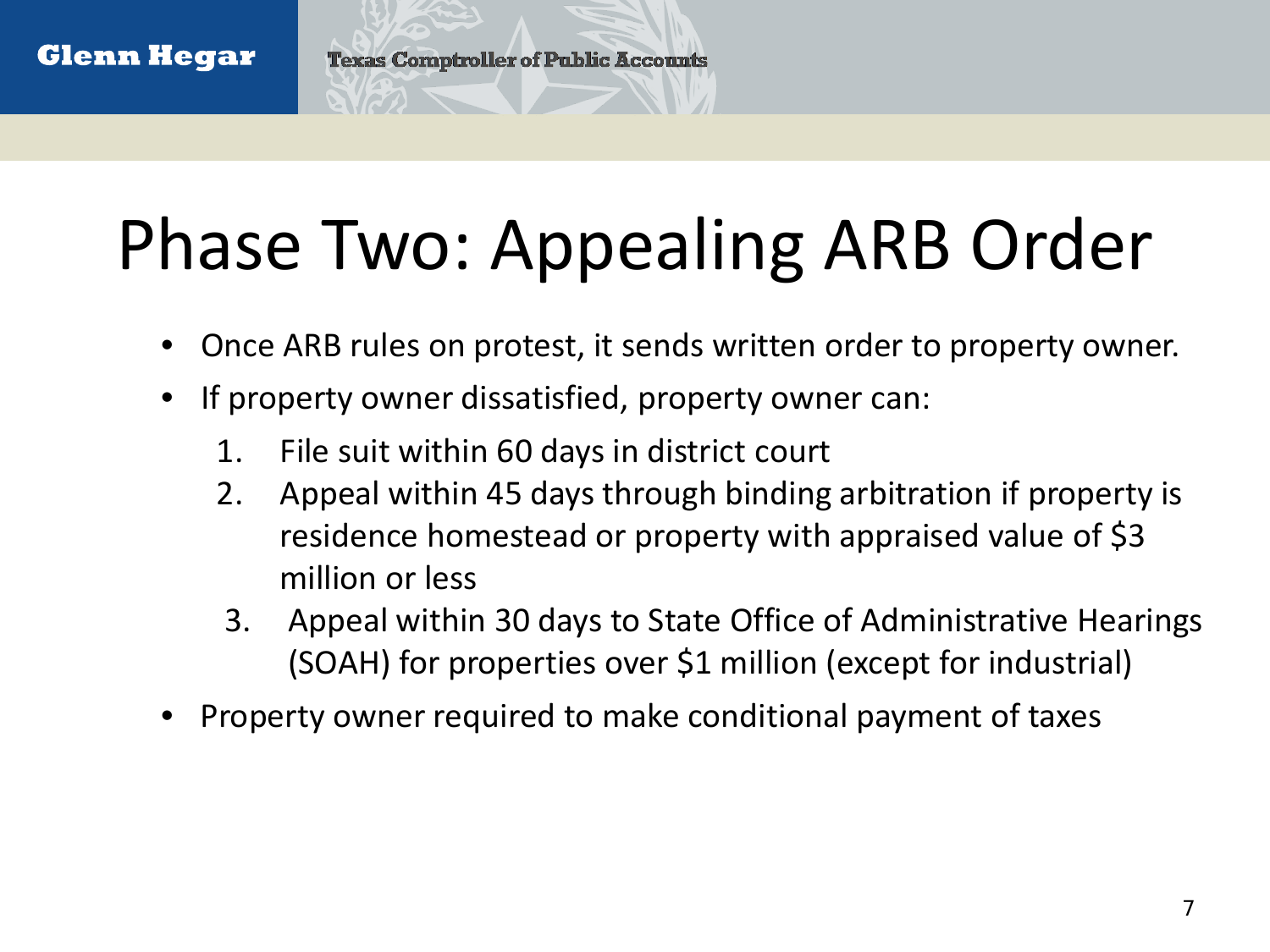## Phase Three: Taxation

- ARB must approve appraisal records by July 20, other deadlines may apply to counties with population of 1 million or more
- Taxing units decide how much property tax revenue necessary to fund budget and based on current year's values, what tax rate is needed to produce that amount
- Beginning in early August, most taxing units take first step toward adopting tax rate by calculating :
	- effective tax rate
	- rollback tax rate
- If adopted tax rate exceeds rollback rate:
	- School districts: automatic rollback election
	- Other taxing units: voters can petition for rollback election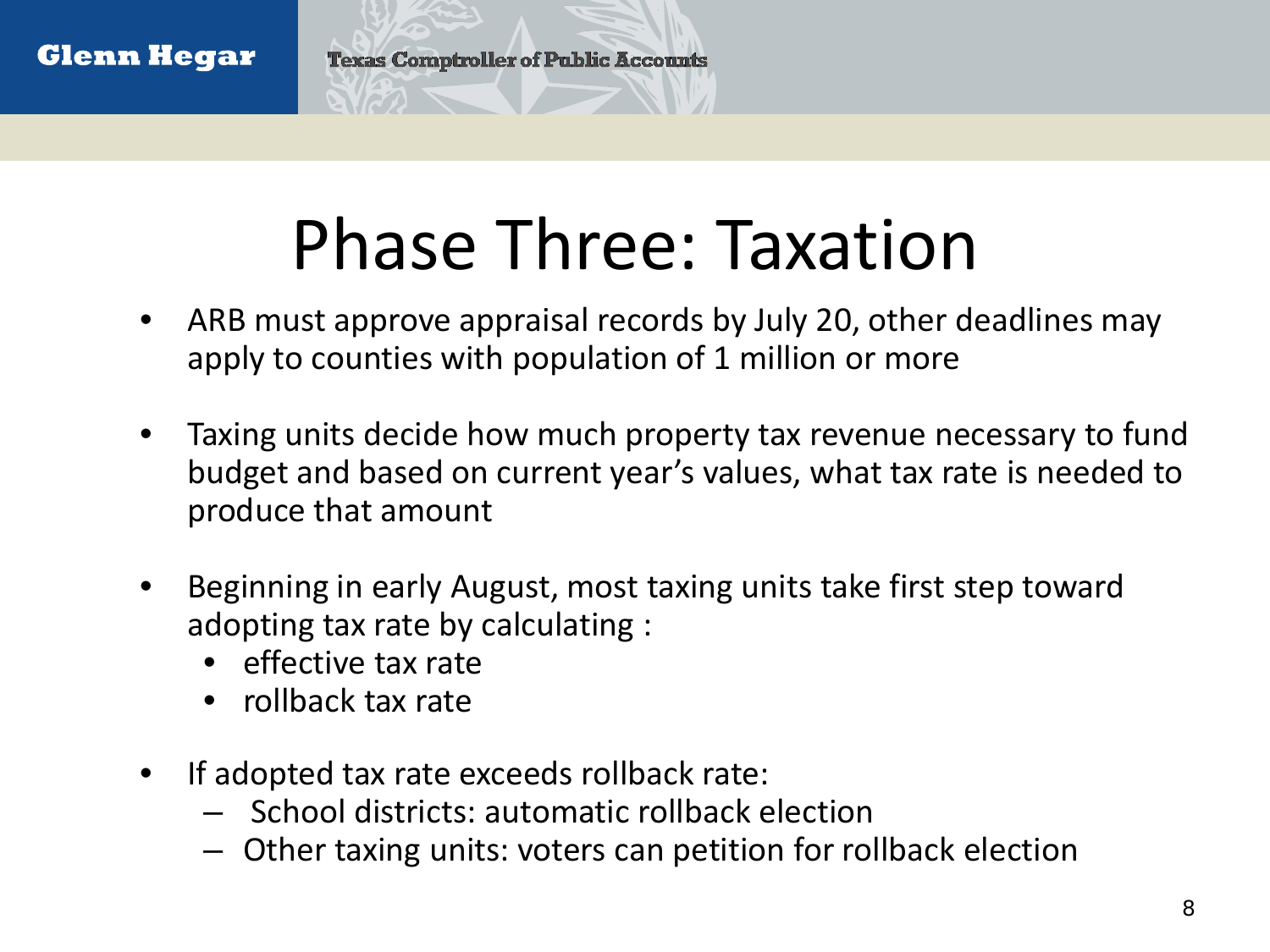### Phase Four: Collections and Deferrals

- Assessors must mail tax bills by Oct. 1. or as soon as practicable
- Property owners typically have until Jan. 31 of following year to pay taxes
- On Feb. 1, penalty and interest charges begin accumulating
- If homeowner age 65 or older or disabled, may defer or postpone paying taxes
- Installment payments available for certain taxpayers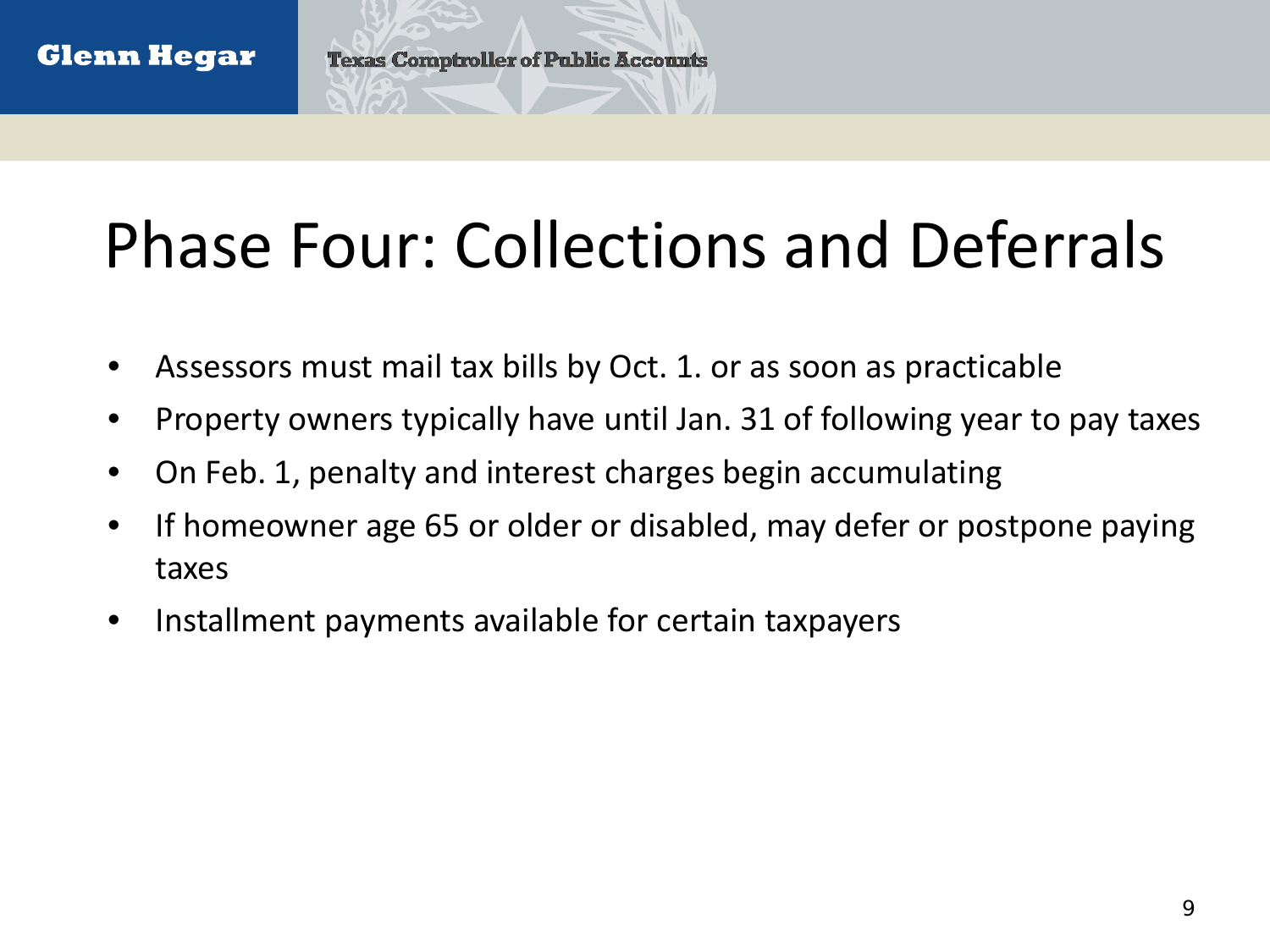# Property Value Study (PVS)

- Property Tax Assistance Division (PTAD) required to conduct PVS for school districts every other year
- Primary purpose is to help ensure equitable distribution of state funding for public education
- Secondary purpose is to collect data to provide taxpayers, school districts, appraisal districts and the Legislature with useful information about property values
- To estimate a school district's value, PTAD uses generally accepted sampling, standard valuation, statistical compilation and analysis techniques
- PTAD tests the taxable values the appraisal district assigns to various categories of property by constructing statistical margin of error around PTAD's estimate of value (usually 5%)
- Values within the margin of error are valid and invalid if outside the margin of error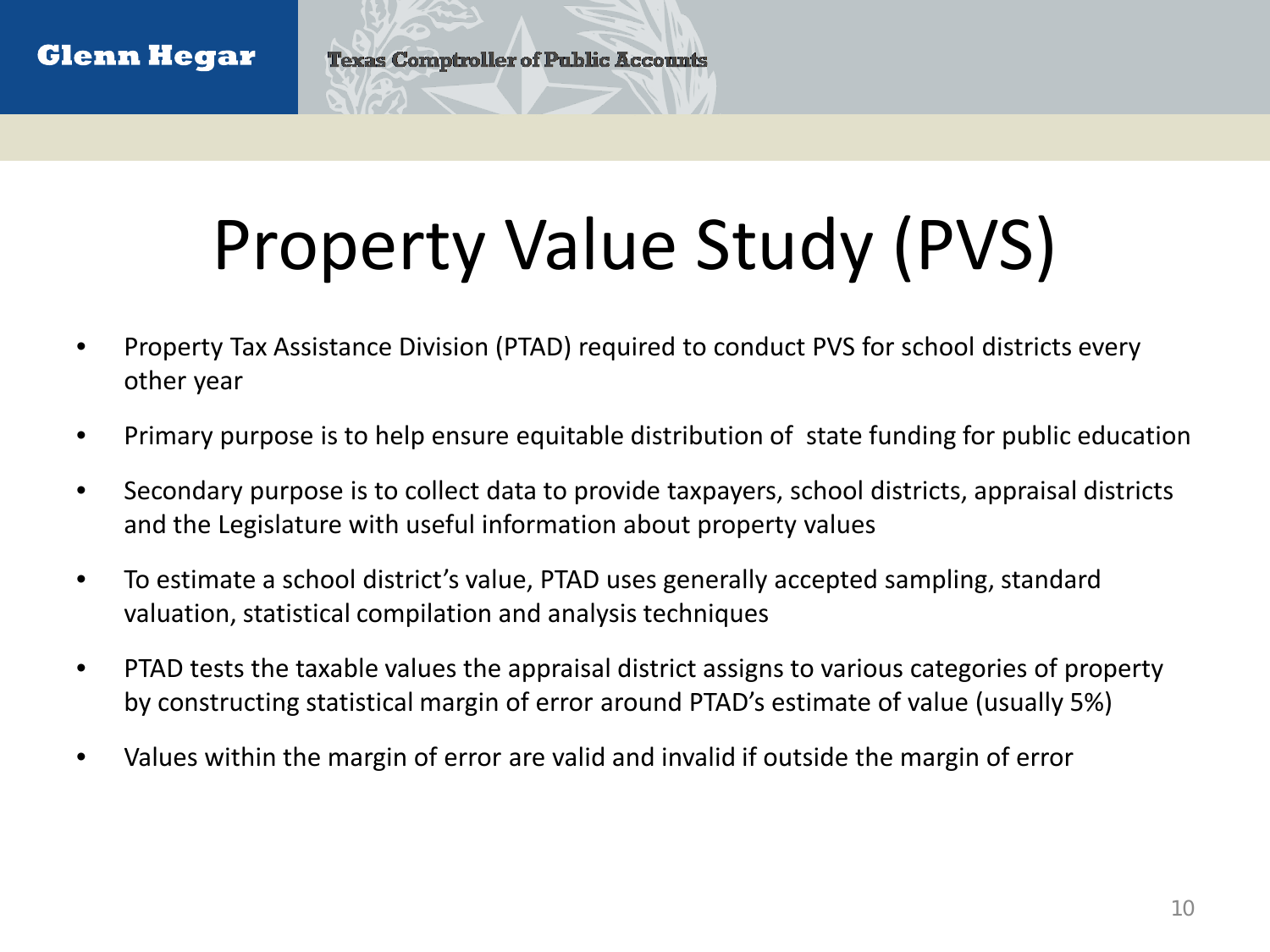### Methods and Assistance Program (MAP)

- Comptroller conducts MAP review of all appraisal districts every two years
- Reviews address the appraisal district's governance; taxpayer assistance; operating procedures; and appraisal standards, procedures and methodologies
- Comptroller sends preliminary findings to chief appraisers in September
- Comptroller sends final results in January
- After final results issued, appraisal districts have one year to take remedial actions based on recommendations in reports
- If the recommendations are not implemented within that year, the appraisal district is referred to Texas Department of Licensing and Regulation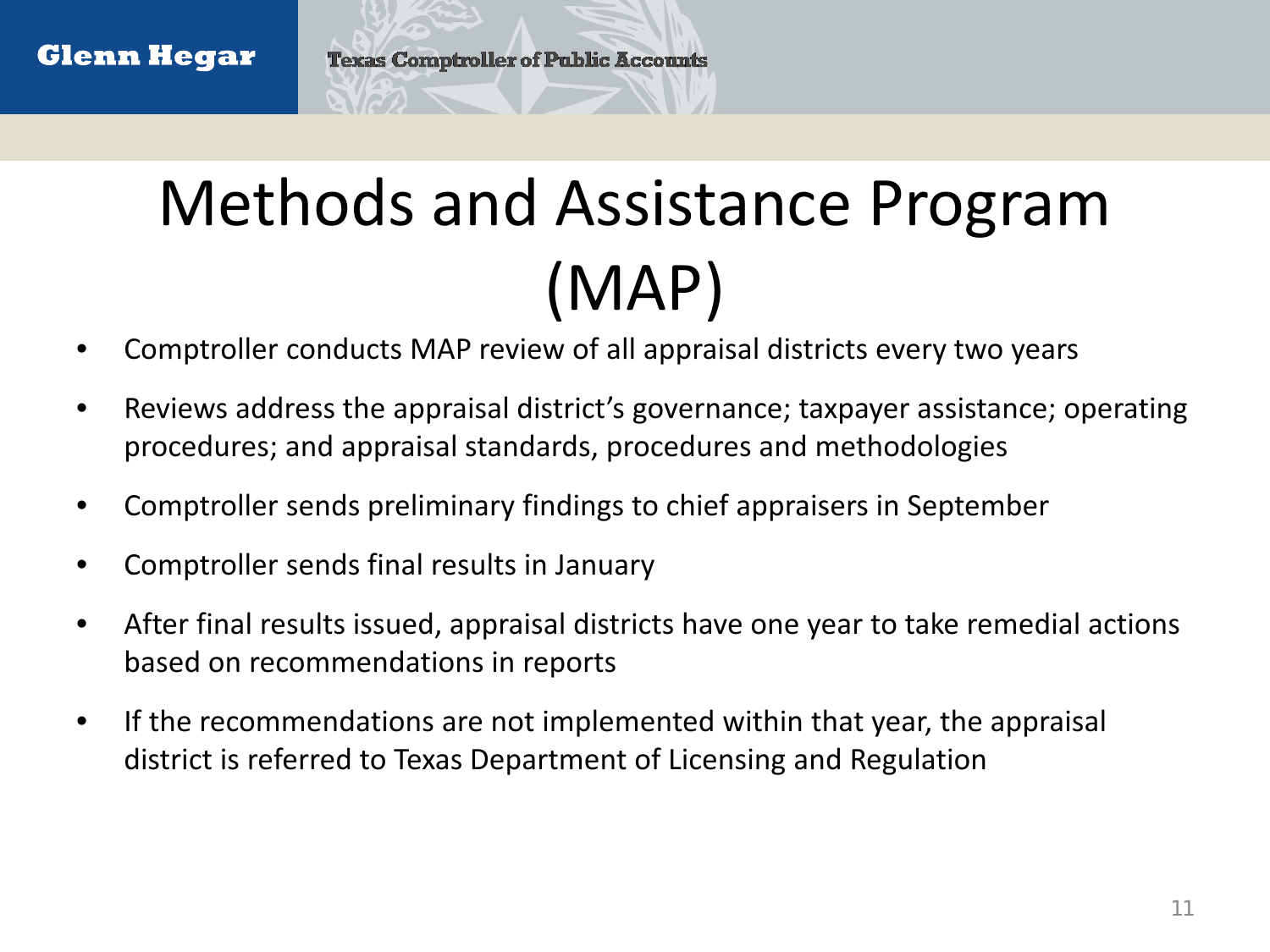# Additional Comptroller Functions

#### *ARB Model Procedures*

• In compliance with Tax Code Section 5.103(a), the Comptroller's office developed model procedures for ARBs. The model procedures offer a guide for ARBs to use in developing hearing procedures that are specific to the individual district in which the ARB will hold hearings.

#### *ARB Training*

• In compliance with Tax Code Section 5.041, each year PTAD conducts ARB seminars for new ARB members, and an advanced ARB training class aimed at returning ARB members. PTAD is responsible for training all ARB members and provides this training annually.

#### *Arbitration Registry*

• Tax Code Chapter 41A gives property owners meeting certain criteria the option of requesting binding arbitration as an alternative to filing an appeal of an ARB's decision to state district court. The Comptroller's office must maintain a registry of qualified arbitrators meeting the requirements of law. Roughly 2,000 taxpayers use this service each year.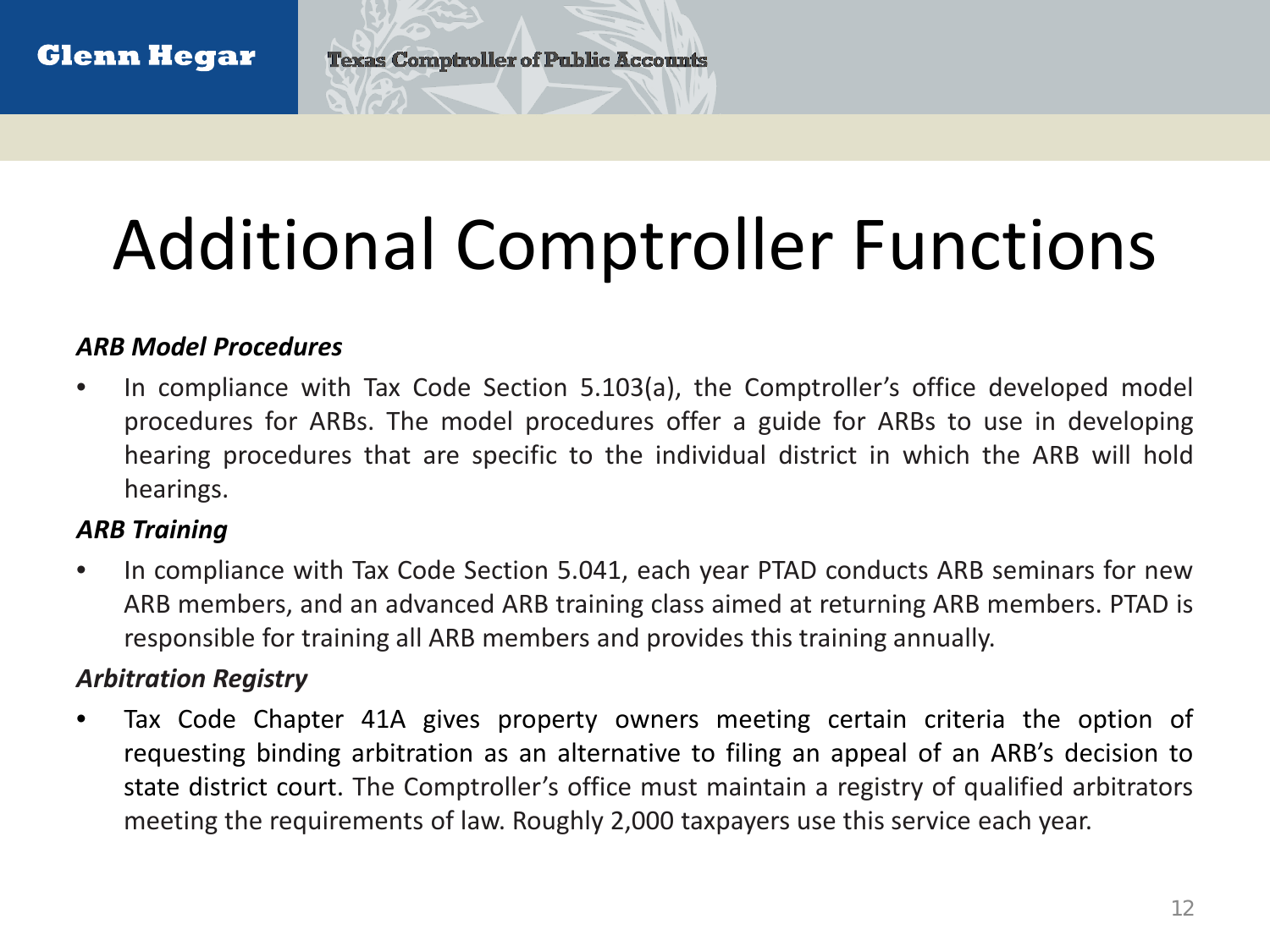#### **Category Market Value, 2010-2014**

| <b>Category</b>                                                                            | 2010 School<br><b>District Market</b> | <b>Percent</b><br>of Total | 2011 School<br><b>District Market</b> | <b>Percent</b><br>of Total | 2012 School<br><b>District Market</b> | <b>Percent</b><br>of Total | 2013 School<br><b>District Market</b> | <b>Percent</b><br>of Total | 2014 School<br><b>District Market</b> | <b>Percent</b><br>of Total |
|--------------------------------------------------------------------------------------------|---------------------------------------|----------------------------|---------------------------------------|----------------------------|---------------------------------------|----------------------------|---------------------------------------|----------------------------|---------------------------------------|----------------------------|
|                                                                                            | <b>Value</b>                          |                            | <b>Value</b>                          |                            | <b>Value</b>                          |                            | Value                                 |                            | <b>Value</b>                          |                            |
| A Single-Family<br>Residential                                                             | 935,884,236,311                       | 44.69%                     | 944,866,283,978                       | 44.56%                     | 955,842,309,808                       | 43.27%                     | 992,795,685,924                       | 42.73%                     | 1,084,791,800,331                     | 43.04%                     |
| <b>B Multifamily Residential</b>                                                           | 82,954,880,536                        | 3.96%                      | 85,464,952,701                        | 4.03%                      | 92,705,166,830                        | 4.20%                      | 104,145,520,266                       | 4.48%                      | 119,259,550,218                       | 4.73%                      |
| C Vacant Lots and Tracts                                                                   | 41,113,743,675                        | 1.96%                      | 39,524,305,962                        | 1.86%                      | 39, 141, 595, 835                     | 1.77%                      | 39,344,410,771                        | 1.69%                      | 42,520,259,915                        | 1.69%                      |
| D1 Qualified Open-space<br>Land                                                            | 218,110,215,325                       | 10.41%                     | 219,866,258,881                       | 10.37%                     | 224,116,591,687                       | 10.15%                     | 228,959,507,930                       | 9.85%                      | 238,525,499,618                       | 9.46%                      |
| D <sub>2</sub> Farm and Ranch<br>Improvements on<br>Qualified Open-space<br>Land           | 18,258,589,528                        | 0.87%                      | 17,999,957,656                        | 0.85%                      | 17,544,460,135                        | 0.79%                      | 5,764,521,570                         | 0.25%                      | 3,425,710,647                         | 0.14%                      |
| E Rural Land, Not<br>Qualified for Open-space<br>Appraisal and Residential<br>Improvements | 47,812,044,393                        | 2.28%                      | 49,323,296,861                        | 2.33%                      | 50,767,831,911                        | 2.30%                      | 64,991,707,188                        | 2.80%                      | 71,493,010,434                        | 2.84%                      |
| <b>F1 Commercial Real</b>                                                                  | 274,003,611,160                       | 13.08%                     | 278,833,535,120                       | 13.15%                     | 292,767,683,122                       | 13.25%                     | 317,584,857,021                       | 13.67%                     | 342,640,106,797                       | 13.59%                     |
| <b>F2 Industrial Real</b>                                                                  | 91,268,061,389                        | 4.36%                      | 95,035,096,033                        | 4.48%                      | 99,697,724,794                        | 4.51%                      | 104,583,295,330                       | 4.50%                      | 110,006,646,050                       | 4.36%                      |
| G Oil and Gas, Minerals<br>and Other Subsurface<br><b>Interests</b>                        | 112,806,722,087                       | 5.39%                      | 106,032,209,765                       | 5.00%                      | 128,027,401,079                       | 5.80%                      | 133,472,377,177                       | 5.74%                      | 158,024,731,401                       | 6.27%                      |
| <b>H1 Personal Vehicles</b>                                                                | 133,447,539                           | 0.01%                      | 127,750,895                           | 0.01%                      | 109,612,449                           | 0.00%                      | 102,321,590                           | 0.00%                      | 111,586,564                           | 0.00%                      |
| <b>J</b> Utilities                                                                         | 48,303,199,418                        | 2.31%                      | 50,123,566,769                        | 2.36%                      | 53,702,958,982                        | 2.43%                      | 58,231,442,924                        | 2.51%                      | 64, 137, 543, 156                     | 2.54%                      |
| <b>L1 Commercial Personal</b>                                                              | 118,291,863,731                       | 5.65%                      | 120,615,745,980                       | 5.69%                      | 128,545,176,458                       | 5.82%                      | 135,481,087,012                       | 5.83%                      | 142, 177, 133, 885                    | 5.64%                      |
| <b>L2 Industrial Personal</b>                                                              | 87,897,225,522                        | 4.20%                      | 95,083,846,380                        | 4.48%                      | 108,428,481,322                       | 4.91%                      | 119,028,197,486                       | 5.12%                      | 123,945,563,821                       | 4.92%                      |
| M1 and M2 Mobile<br>Homes and Other<br><b>Tangible Personal</b><br>Property                | 5,719,463,154                         | 0.27%                      | 5,771,831,818                         | 0.27%                      | 5,756,275,820                         | 0.26%                      | 5,760,282,960                         | 0.25%                      | 6,007,494,083                         | 0.24%                      |
| O Residential Inventory                                                                    | 8,048,686,387                         | 0.38%                      | 7,740,525,076                         | 0.37%                      | 7,046,400,516                         | 0.32%                      | 7,174,414,685                         | 0.31%                      | 7,144,015,206                         | 0.28%                      |
| S Special Inventory                                                                        | 3,601,282,490                         | 0.17%                      | 4,030,372,011                         | 0.19%                      | 4,615,240,394                         | 0.21%                      | 5,474,586,298                         | 0.24%                      | 6,103,118,611                         | 0.24%                      |
| Other                                                                                      |                                       | 0.00%                      |                                       | 0.00%                      | 2,096,560                             | 0.00%                      | 544,052,719                           | 0.02%                      | 163,559,848                           | 0.01%                      |
| <b>Total</b>                                                                               | 2,094,207,272,645 100.00%             |                            | 2,120,439,535,886                     | 100.00%                    | 2,208,817,007,702                     | 100.00%                    | 2,323,438,268,851                     | 100.00%                    | 2,520,477,330,585                     | 100.00%                    |

*Note: In 2013, the definitions of Categories D2 and E were changed to allow for more accurate reporting of values by appraisal districts.* 

*Prior to 2013, Category D2 was Non-Qualified Agricultural Land and Category E was Farm & Ranch Improvements.*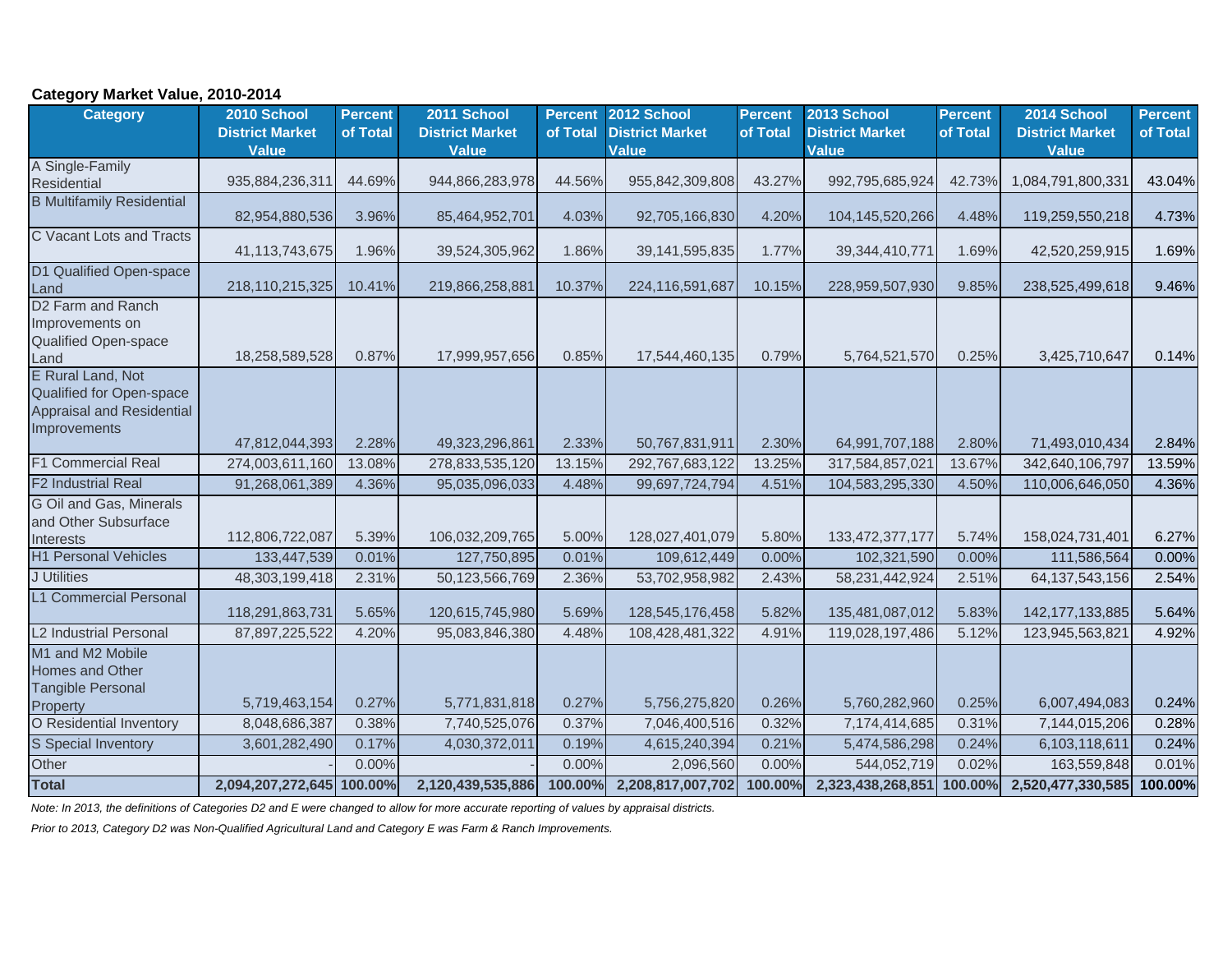#### **Category Market Value Percentage Change 2004 through 2014**

|                                                                                          | 2004 to<br>2005 % | 2005 to<br>2006 % | 2006 to<br>2007 % | 2007 to<br>2008 % | 2008 to<br>2009 % | 2009 to<br>2010 % | 2010 to<br>2011 % | 2011 to<br>2012 % | 2012 to<br>2013 % | 2013 to<br>2014 % |
|------------------------------------------------------------------------------------------|-------------------|-------------------|-------------------|-------------------|-------------------|-------------------|-------------------|-------------------|-------------------|-------------------|
|                                                                                          | <b>Change</b>     | <b>Change</b>     | <b>Change</b>     | <b>Change</b>     | <b>Change</b>     | <b>Change</b>     | <b>Change</b>     | <b>Change</b>     | <b>Change</b>     | <b>Change</b>     |
| A Single-Family Residential                                                              | 7.88%             | 10.30%            | 11.53%            | 8.43%             | 2.04%             | $-0.06%$          | 0.93%             | 1.16%             | 3.87%             | 9.27%             |
| <b>B Multifamily Residential</b>                                                         | 8.76%             | 10.07%            | 13.31%            | 10.29%            | 2.83%             | $-3.63%$          | 3.07%             | 8.47%             | 12.34%            | 14.51%            |
| <b>CVacant Lots and Tracts</b>                                                           | 7.59%             | 12.64%            | 10.22%            | 12.47%            | $-0.22%$          | $-3.20%$          | $-3.65%$          | $-0.97%$          | 0.52%             | 8.07%             |
| D1 Qualified Open-space Land                                                             | 8.71%             | 18.31%            | 19.15%            | 17.16%            | 6.91%             | 2.22%             | 0.81%             | 1.93%             | 2.16%             | 4.18%             |
| D2 Farm and Ranch Improvements on<br>Qualified Open-space Land                           | 3.88%             | 11.94%            | 14.61%            | 9.13%             | $-4.68%$          | $-5.18%$          | $-1.19%$          | $-2.53%$          | $-67.14%$         | $-40.57%$         |
| E Rural Land, Not Qualified for Open-<br>space Appraisal and Residential<br>Improvements | 7.66%             | 8.94%             | 10.99%            | 9.08%             | 5.57%             | 3.73%             | 3.16%             | 2.93%             | 28.02%            | 10.00%            |
| <b>F1 Commercial Real</b>                                                                | 8.33%             | 12.95%            | 14.12%            | 12.14%            | 2.46%             | $-3.76%$          | 1.72%             | 5.00%             | 8.48%             | 7.89%             |
| <b>F2 Industrial Real</b>                                                                | 1.68%             | 12.34%            | 11.35%            | 7.16%             | 1.09%             | $-1.48%$          | 4.66%             | 4.91%             | 4.90%             | 5.19%             |
| G Oil and Gas, Minerals and Other<br>Subsurface Interests                                | 29.90%            | 37.68%            | 2.61%             | 27.36%            | $-10.77%$         | 4.19%             | $-6.00%$          | 20.74%            | 4.25%             | 18.40%            |
| <b>H1 Personal Vehicles</b>                                                              | 1.93%             | $-1.17%$          | $-9.28%$          | $-29.22%$         | $-11.07%$         | $-5.93%$          | $-4.27%$          | $-14.20%$         | $-6.65%$          | 9.05%             |
| J Utilities                                                                              | 1.62%             | 3.02%             | 8.52%             | 5.53%             | 0.82%             | 1.62%             | 3.80%             | 7.14%             | 8.43%             | 10.14%            |
| <b>L1 Commercial Personal</b>                                                            | 3.38%             | 7.57%             | 9.00%             | 10.03%            | 2.06%             | $-4.87%$          | 2.03%             | 6.57%             | 5.40%             | 4.94%             |
| L2 Industrial Personal                                                                   | 9.69%             | 10.05%            | 15.31%            | 15.12%            | 2.23%             | $-9.35%$          | 8.64%             | 14.03%            | 9.78%             | 4.13%             |
| M1 and M2 Mobile Homes and Other<br><b>Tangible Personal Property</b>                    | 2.40%             | 1.25%             | $-0.27%$          | 1.75%             | 0.60%             | $-0.61%$          | 0.82%             | $-0.32%$          | 0.36%             | 4.29%             |
| O Residential Inventory                                                                  | 16.72%            | 17.23%            | 30.30%            | 5.44%             | $-3.13%$          | $-16.80%$         | $-4.04%$          | $-8.97%$          | 1.82%             | $-0.42%$          |
| S Special Inventory                                                                      | 13.94%            | 6.30%             | 8.27%             | 5.07%             | $-11.16%$         | $-17.47%$         | 11.96%            | 14.51%            | 18.62%            | 11.48%            |
| <b>Total</b>                                                                             | 8.12%             | 12.25%            | 12.04%            | 11.07%            | 1.69%             | $-1.14%$          | 1.30%             | 4.17%             | 5.19%             | 8.48%             |

*Note: In 2013, the definitions of Categories D2 and E were changed to allow for more accurate reporting of values by appraisal districts.* 

*Much of the percent change between 2012 and 2013 in these two categories is the result of the revised reporting criteria.*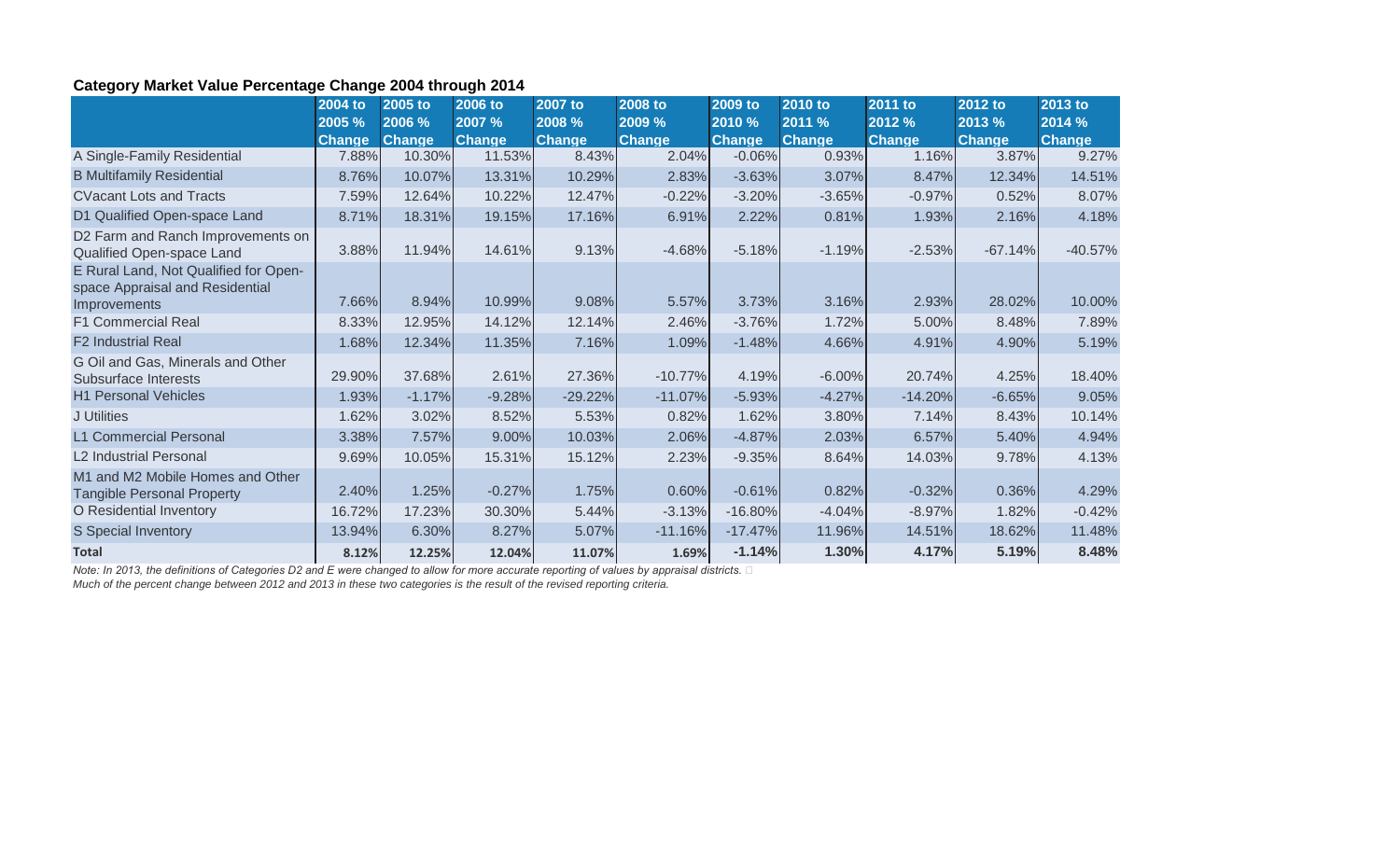#### **Property Tax Units, 2010-2014**

|                             | 2010         | 2011     | % Change     | 2012          | % Change     | 2013 Number % Change |              | 2014          | % Change from |
|-----------------------------|--------------|----------|--------------|---------------|--------------|----------------------|--------------|---------------|---------------|
|                             | Number of    | Number   | from 2010 to | <b>Number</b> | from 2011 to | of Units             | from 2012 to | <b>Number</b> | 2013 to 2014  |
|                             | <b>Units</b> | of Units | 2011         | of Units 2012 |              |                      | 2013         | of Units      |               |
| School                      |              |          |              |               |              |                      |              |               |               |
| <b>Districts</b>            | 1,024        | 1,024    | $0.00\%$     | 1,022         | $-0.20%$     | 1,020                | $-0.20%$     | 1,019         | $-0.10%$      |
| <b>Counties</b>             | 254          | 254      | 0.00%        | 254           | $0.00\%$     | 254                  | 0.00%        | 254           | 0.00%         |
| <b>Cities</b>               | .064         | 1,065    | 0.09%        | 1,064         | $-0.09%$     | 1,065                | 0.09%        | .066          | 0.09%         |
| Special<br><b>Districts</b> | 0.680        | .686     | 0.36%        | 1,712         | 1.54%        | 1756                 | 2.57%        | 1,790         | 1.94%         |
| <b>Total</b>                | 4,022        | 4,029    | 0.17%        | 4,052         | 0.57%        | 4,095                | 1.06%        | 4,129         | 0.83%         |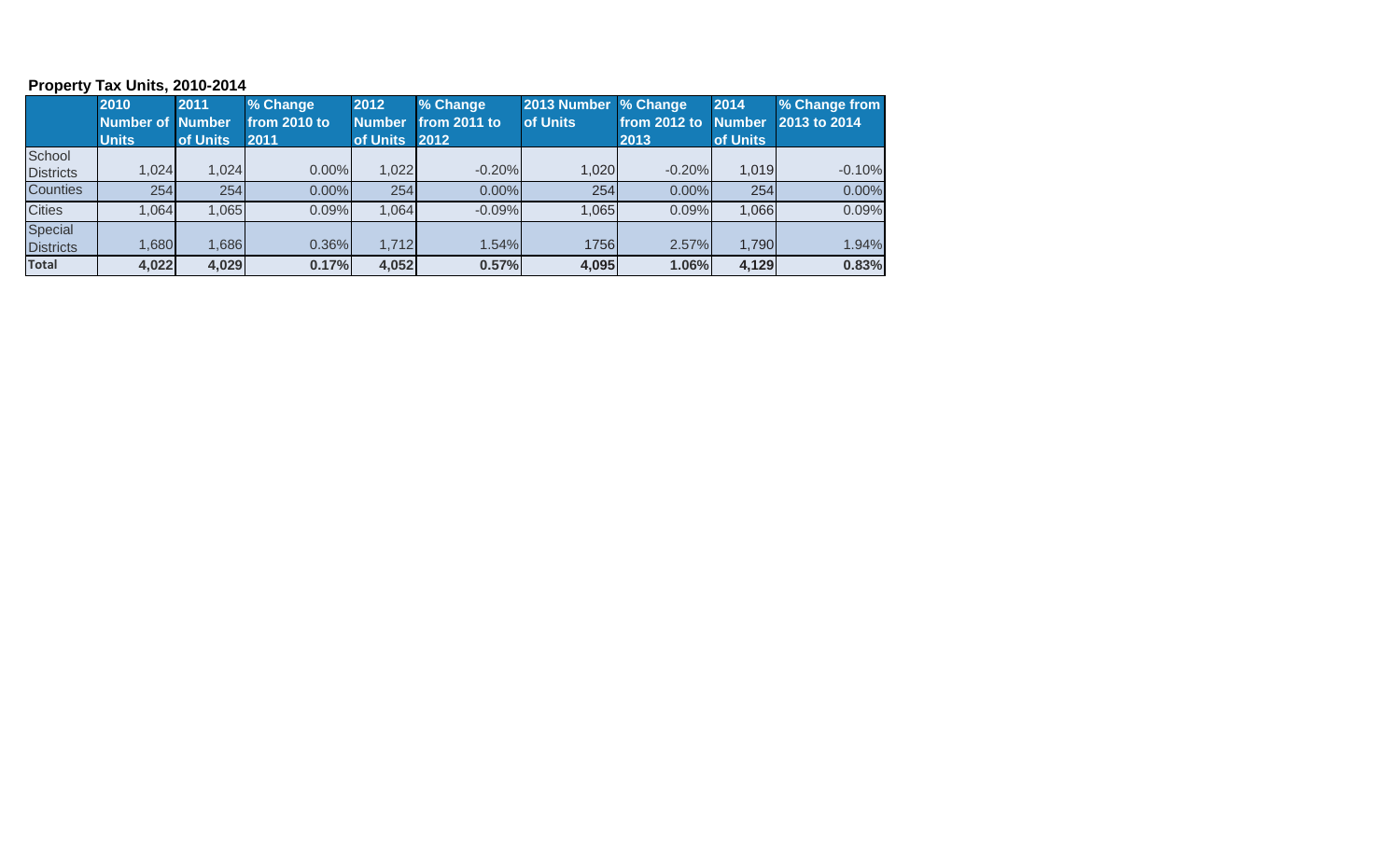#### **Growth of the Property Tax by Unit Type, 2003-2014**

| <b>Tax Year</b> | <b>Special Purpose</b> | <b>Percentage</b> | <b>County Levy</b> | <b>Percentage</b> | <b>City Levy</b> | <b>Percentage</b> | <b>School Levy</b> | <b>Percentage</b> | <b>Total Levy</b> | Percentage    |
|-----------------|------------------------|-------------------|--------------------|-------------------|------------------|-------------------|--------------------|-------------------|-------------------|---------------|
|                 | <b>District Levy</b>   | <b>Change</b>     |                    | <b>Change</b>     |                  | <b>Change</b>     |                    | <b>Change</b>     |                   | <b>Change</b> |
| 2003            | \$3,092,285,295        |                   | \$4,121,758,950    |                   | \$4,415,212,819  |                   | \$17,264,153,972   |                   | \$28,893,411,036  |               |
| 2004            | \$3,369,068,834        | 8.95%             | \$4,462,844,074    | 8.28%             | \$4,607,757,531  | 4.36%             | \$18,533,964,802   | 7.36%             | \$30,973,635,241  | 7.20%         |
| 2005            | \$3,609,629,697        | 7.14%             | \$4,772,652,208    | 6.94%             | \$4,901,791,597  | 6.38%             | \$20,194,915,813   | 8.96%             | \$33,478,989,315  | 8.09%         |
| 2006            | \$3,972,185,910        | 10.04%            | \$5,339,613,542    | 11.88%            | \$5,322,985,519  | 8.59%             | \$20,918,122,059   | 3.58%             | \$35,552,907,030  | 6.19%         |
| 2007            | \$4,513,060,409        | 13.62%            | \$5,836,989,949    | 9.31%             | \$5,890,306,731  | 10.66%            | \$18,874,239,532   | $-9.77%$          | \$35,114,596,621  | $-1.23%$      |
| 2008            | \$4,952,734,969        | 9.74%             | \$6,342,704,903    | 8.66%             | \$6,451,012,447  | 9.52%             | \$21,233,517,226   | 12.50%            | \$38,979,969,545  | 11.01%        |
| 2009            | \$5,133,820,497        | 3.66%             | \$6,526,724,060    | 2.90%             | \$6,593,755,037  | 2.21%             | \$21,780,056,204   | 2.57%             | \$40,034,355,798  | 2.70%         |
| 2010            | \$5,392,511,510        | 5.04%             | \$6,567,069,864    | 0.62%             | \$6,755,401,406  | 2.45%             | \$21,558,289,126   | $-1.02%$          | \$40,273,271,906  | 0.60%         |
| 2011            | \$4,926,074,010        | $-8.65%$          | \$6,742,912,786    | 2.68%             | \$6,810,049,306  | 0.81%             | \$22,001,561,060   | 2.06%             | \$40,480,597,162  | 0.51%         |
| 2012            | \$5,543,422,374        | 12.53%            | \$7,064,659,174    | 4.77%             | \$7,069,533,905  | 3.81%             | \$23,072,781,962   | 4.87%             | \$42,750,397,415  | 5.61%         |
| 2013            | \$5,318,507,423        | $-4.06%$          | \$7,537,749,427    | 6.70%             | \$7,324,521,932  | 3.61%             | \$24,854,671,461   | 7.72%             | \$45,035,450,243  | 5.35%         |
| 2014            | \$6,370,469,864        | 19.78%            | \$8,114,998,194    | 7.66%             | \$7,789,068,440  | 6.34%             | \$26,792,677,172   | 7.80%             | \$49,067,213,670  | 8.95%         |

*\*2013 tax levy information differs from 2012-2013 Biennial Report due to updated information reported by appraisal districts*